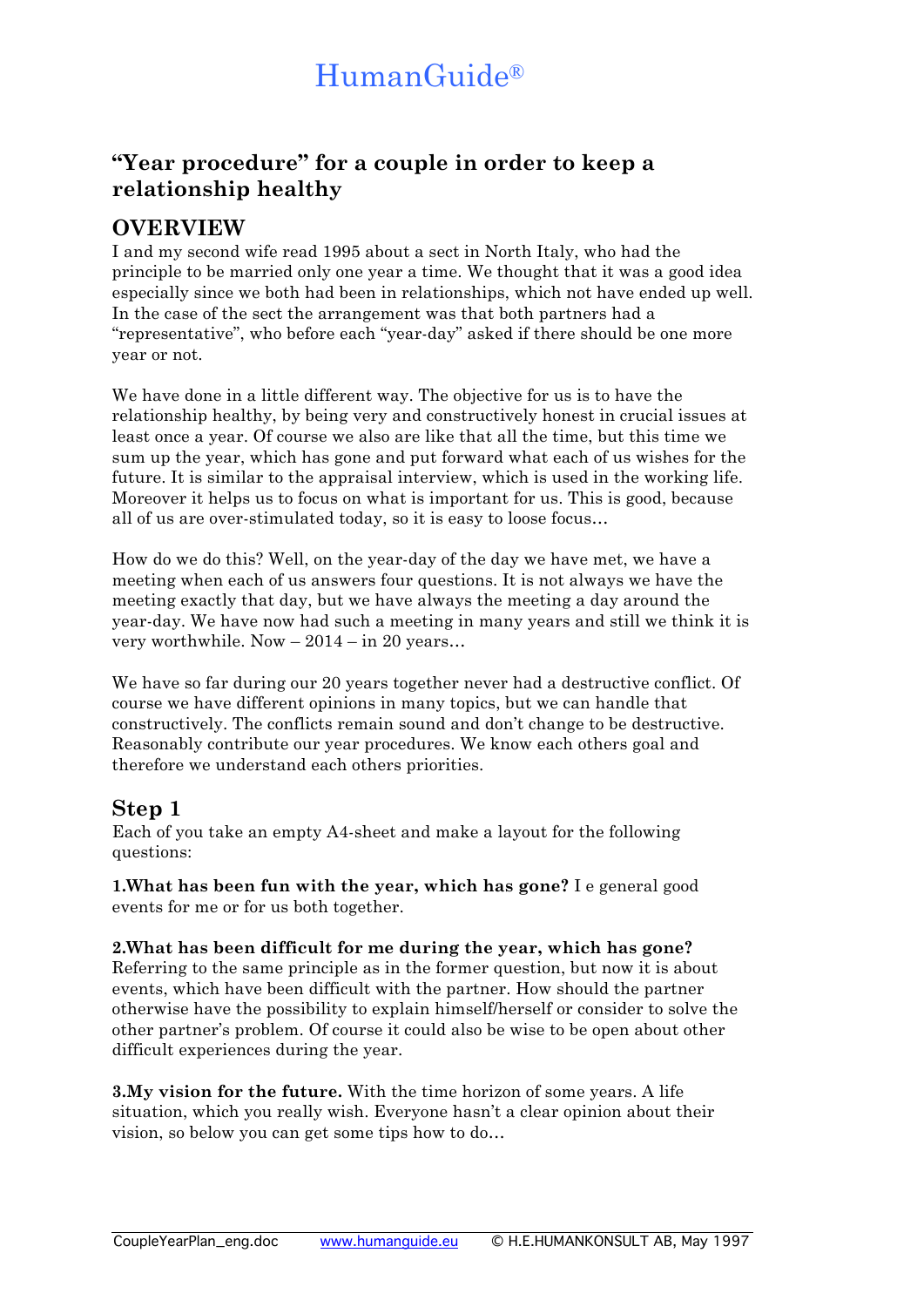**4.What do I hope for the next year?** As question 1, but for the next year. Look at it as a step goal to your vision or as your "carrots" for a better "future";-)

#### **Step 2**

After you have answered the questions you should talk them through e g one of you can start with the answer of the first question, then the other answer the same question. After that the other continues with the second question, etc. Make then a copy of the sheets, because they could be interesting to look at before next year's meeting. We end then the meeting with a three-course-dinner and enjoy our relationship;-)

How could you keep a relationship healthy by doing this – referring to the questions?

- **1.** You realise hopefully that you have had some fun during the year. It is easy to forget – especially when you just now have many troubles;-) Moreover this question gives energy to the relationship and supports to carry out the year procedure – especially the next question. If you don't have had so much fun, then it is important to discuss: What can you do about that?
- **2.** This is probably the most difficult question and the most crucial in order to get no energy drain in the relationship. There is not so much space on the sheet, so there is only place for important issues. Moreover a human being can normally only improve one bad habit a time. What is important is up to each of you to decide. For one of you it could be e g "the handling of the toothpaste tube", which is very important. However, it is crucial that each of you give priority to the behaviour, which is most irritating. Otherwise that partner has been unfair to the other;-(
- **3.** All hidden objectives come up on the surface, which explains each person's priorities. This doesn't mean that the objectives have been consciously hidden, but because they are hidden it will cause unnecessary conflicts. If the wishes about the future go in different directions, then it needs to be discussed. Otherwise you could drift apart from each other or the other person adopt too much, which will not be good in the long run.
- **4.** The last question aims for giving each of you a "goal-picture" for the next year. Moreover, it gives possibilities to help each other to accomplish the other partner's wishes. For some people it feels awkward to have a goalpicture, but it increases the probability that the wishes come true – you get in this way a better focus. So you need to have the right wishes;-)

### **How to get a vision?**

Everyone has not a clear opinion of how a vision can support a better future. One crucial advantage is that your subconscious will also go for your vision. The same as athletes use mental training and goal pictures. More powerful then most people realize.

Some people believe in prophecies of doom and that they can occur. Compare with having a positive vision and that it happens...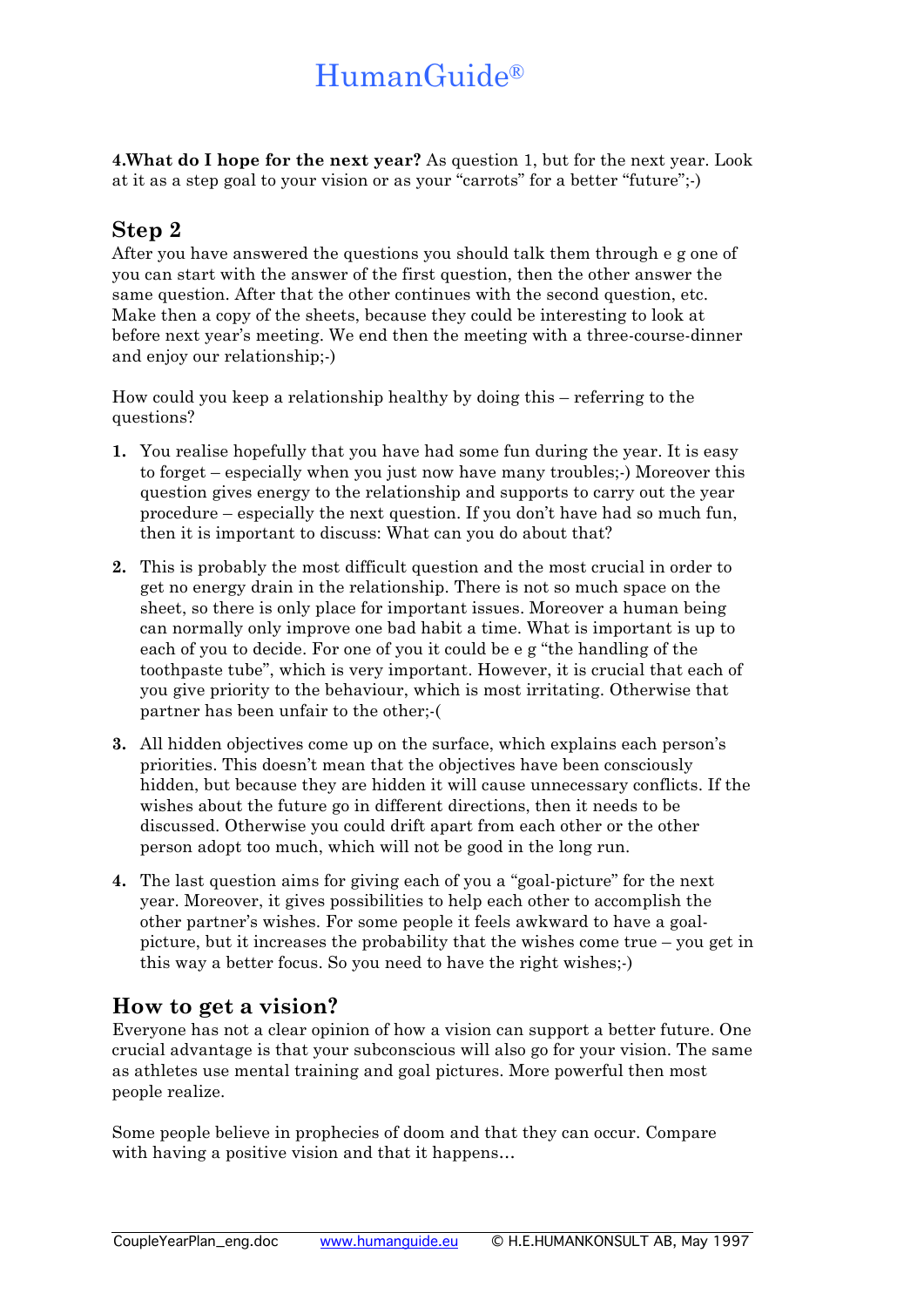How to create your positive vision? Everyone don't have so easy to create "wish lists". There is however a smart way… Instead of creating a vision directly you look in your rear-view mirror and answer the question: What has been fun in my life so far? Most often there are something, isn't it? Moreover, everything is also relative, so in worst case you can think what has been least bad…

Take a note pad of any kind. Note one thing per sheet of paper. When you can't note any more, then you sort your sheets in piles and on them you put "label sheets". Based on these sheets and the content per pile you can probably create a vision.

One tip, when you express your vision, is that you should be more in principal or "rough". If you are very specific, then your vision can be very hard to accomplish. Compare that you have a vision to go to New York with

- To go to a mega town or
- To go to a place, which can give very powerful experiences or
- To go to a place with a lot of creativity or
- Etc.

#### **If the visions differ…**

At first think how good it is that you discover this early instead of many years later, because then it can be hard to handle the consequences of everything, which have happened during the past years. One of the great advantages with doing this yearly procedure is actually to discover more or less incompatible visions – in time!

How then to handle the differences? At first you have to investigate how respective visions are expressed, i.e. are they very specific – look in the section above – or are they more in principal (rough). In the latter case it will be easier to adjust to each other visions. Then of course it is crucial to determine what needs are most important for each of you. After that you should check, if you can create a "vision package", which both of you could accept.

Another aspect of this is that it is valuable in itself to know each other priorities, because you then understand each other expectations. It gives a good platform for need-based problem solving. One example…

My wife had an expectation on me that I should have figured out what we should have as dinner for the Friday evening, if I worked at home and she was working in the city that Friday. Moreover, I should also have fixed that all ingredients were at home and also started to prepare the dinner. I was for a long time unaware of her expectation. Gradually I felt that there was something…

We talked therefore about it. After a while we reached a deal, which was OK for us both. One obstacle for me to meet her expectations was that I am neither good in cooking nor like to cook. If I should do a Friday dinner, then I would have needed the whole Friday to accomplish that. Perhaps also the dinner would not be good enough. Moreover, it would be "expensive" with a big "income reduction" from my work…